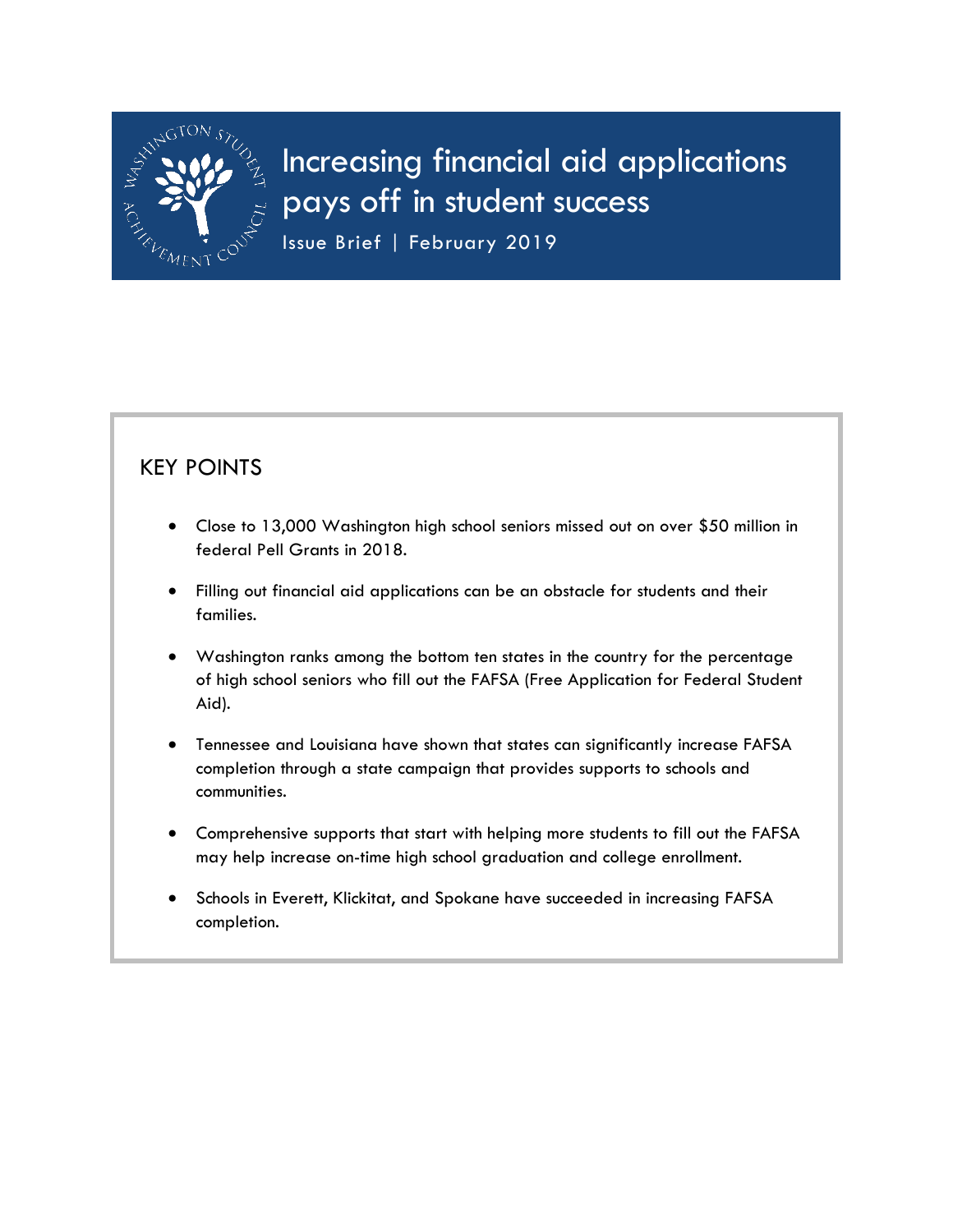## WASHINGTON'S CHALLENGE

Many of Washington's students aren't able to access financial aid for education after high school because they don't complete a financial aid application. In 2018, over 12,800 Washington high school seniors missed out on over \$50 million in federal Pell Grants. Those numbers mirror the national picture, where over 661,000 Pell-eligible graduates did not complete the Free Application for Federal Student Aid (FAFSA).

The federal government, Washington, and postsecondary schools all use students' FAFSA to access financial aid programs. Washington also has an application (WASFA) for students who cannot file the FAFSA due to their citizenship or immigration status, but who are eligible for state financial aid.

*Only 56 percent of Washington's high school seniors completed a FAFSA in the 2017-18 school year, placing Washington in the bottom ten states for the percentage of students who apply for financial aid.* 

According to the National College Access Network (NCAN), Washington ranked 42nd in the nation as of December 2018. At 83 percent, Tennessee and Louisiana tied for the highest FAFSA completion rates. Both states give credit to concerted FAFSA completion campaigns.

#### **The importance of applying**

Applying for financial aid is a crucial first step toward an affordable degree or credential. This is especially true for students from low- and middle-income families. If students don't apply for financial aid, they can't get scholarships, grants, or loans from schools or state and federal financial aid programs.

Financial aid applications pay off in other ways, too. Studies show that students who complete a FAFSA are 63 percent more likely to enroll in postsecondary education than those who do not file. The more tangible results of applying for financial aid like scholarship offers, grants, and loans are what make postsecondary plans possible. Every \$1,000 in grant aid increases postsecondary persistence rates by 4 percentage points.

Everett School District has celebrated increased graduation and postsecondary enrollment rates since focusing on FAFSA completion. In fact, the district's interest in increasing its high school graduation rate led to its participation in a national research pilot back in 2012. The pilot emphasized FAFSA completion.

Jeanne Willard, Everett School District's director of college and career readiness and on-time graduation described staff's collective realization: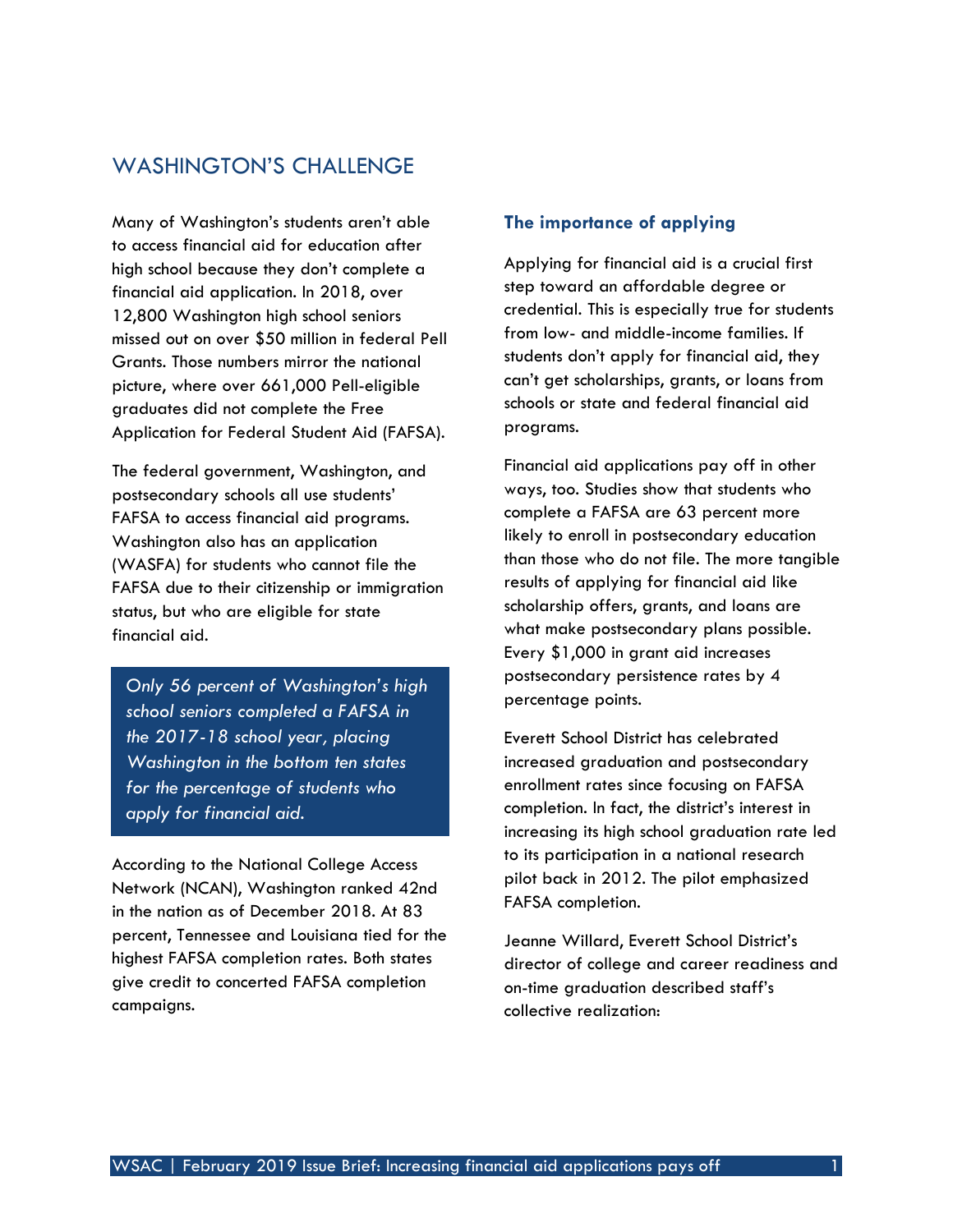*"If kids complete the FAFSA, what would happen were all these magical things—well not magical—but they were correlated: high school graduation and postsecondary enrollment both increased, as well as persistence and completion."*

> *—Jeanne Willard Everett School District*

As a result of their efforts, Everett saw 96 percent of the class of 2018 graduate on time compared to the 81 percent statewide rate. Since 2016, around 65 percent of Everett's graduates have enrolled in postsecondary education.

#### **Why don't students apply for financial aid?**

When asked why they didn't complete a FAFSA, students often said they:

- Thought the form was too complicated.
- Didn't think they were eligible for aid.
- Didn't know that financial aid exists.

These answers vary sharply across income and parent-education levels. Students whose parents had attained a GED or less--or who were in the lowest income range—were almost three times as likely to say they didn't have enough information to complete the FAFSA. And many students whose parents were in the middle and high income ranges had misconceptions that led them to believe they weren't eligible for aid.

#### **WSAC programs provide a support network**

Washington has some of the strongest needbased aid programs for students in the country. The Washington Student Achievement Council (WSAC) manages several programs that build a network of support for schools and districts to serve students who are underrepresented in postsecondary education. Two of these are GEAR UP and the 12th Year Campaign.

GEAR UP (Gaining Early Awareness and Readiness for Undergraduate Programs) prepares students with the academic, social, and financial skills to enter and complete the postsecondary program of their choice. Funded by a federal discretionary grant, GEAR UP serves over 70 schools across the state and reaches almost 35,000 students. WSAC's GEAR UP network serves 26 school districts and over 5,500 students annually.

The 12th Year Campaign, introduced in 2013, boosts college and financial aid application rates in Washington. It does this by supporting the adults who work with high school seniors and their families to complete applications for college admissions and financial aid. Campaign sites receive free training, printed materials, and other resources to support their students. All GEAR UP schools participate in the 12th Year Campaign, though the campaign also supports schools that don't participate in GEAR UP. After five years, the 12th Year Campaign now supports over 150 sites across the state.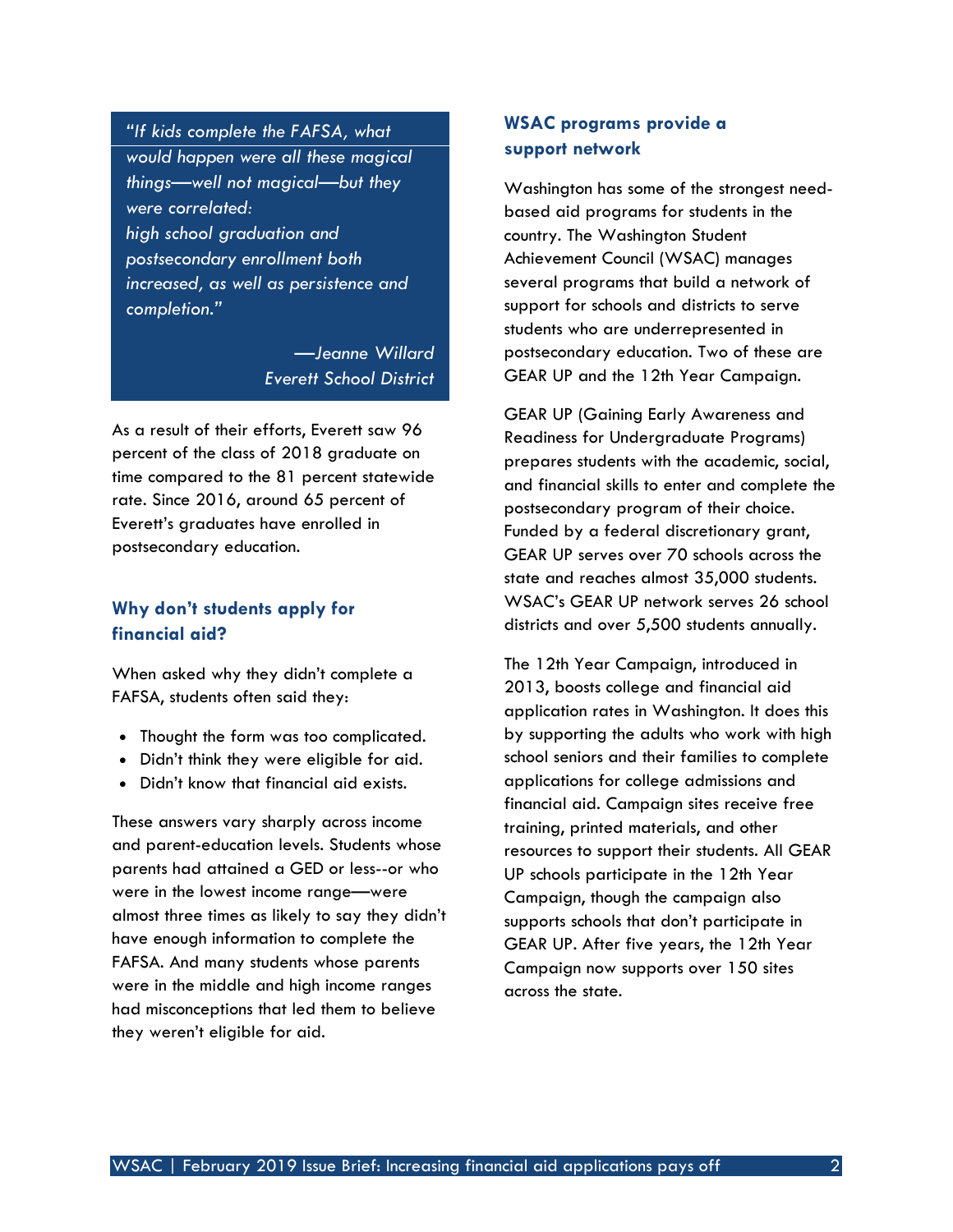*The 12th Year Campaign sites have FAFSA completion rates that average 10 percentage points higher than non-sites.*

They're also above the state's completion rate of 56 percent for public school seniors in the class of 2018. By design, the 12th Year Campaign can be tailored to meet the needs of any school—rural, urban, small, large, in eastern or western Washington. From Klickitat to Everett and Spokane, schools are tapping into WSAC's GEAR UP and 12th Year Campaign network of support.

## EFFECTIVE STRATEGIES ACROSS THE STATE

WSAC spoke with representatives from three districts where high school seniors are applying for financial aid well above the state rate.

- 1. Everett School District
- 2. Klickitat High School
- 3. Spokane Public Schools

All three use the GEAR UP and 12th Year Campaign services network. They use a variety of flexible and innovative approaches to improve student outcomes by focusing on financial aid applications. Some of these different strategies include:

- 1. Adding financial aid applications to high school and beyond planning.
- 2. Monitoring and tracking students' financial aid applications.
- 3. Offering school-day and evening support for financial aid applications.
- 4. Mythbusting: Financial aid is for technical, two-, and four-year schools.

#### **Add financial aid applications to high school and beyond planning**

Too often, students learn a hard lesson if they don't apply for financial aid before high school graduation. If students miss the cutoff to complete the FAFSA, they have limited financial aid options for the fall quarter after high school graduation. To receive aid, they must wait until the next year's application cycle, leaving them without financial aid for the year following their graduation.

Scott Kerwien, director of technology and information for Spokane Public Schools, described the challenge for educators.

*"We're caught battling this potential regret for students who say, 'I wish I would have filed it.'* 

> *—Scott Kerwien Spokane Public Schools*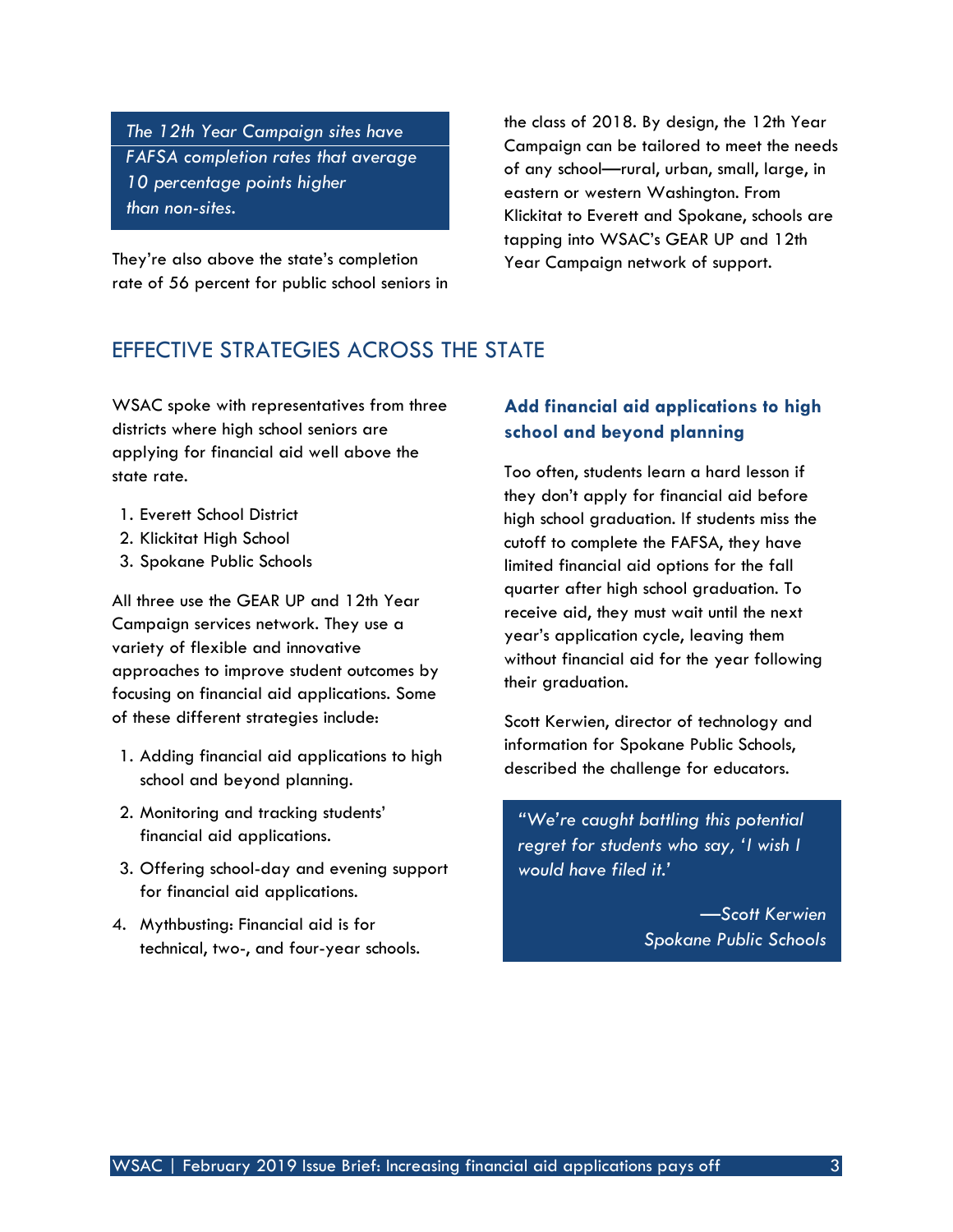Some of the high schools in Spokane have made applying for financial aid a high school graduation requirement—unless parents opt their students out. Schools are doing this through the state's High School and Beyond Plan (HSBP), which all Washington seniors must complete before graduating. Washington sets minimum state requirements for high school graduation and for the HSBP. But school districts can add requirements, such as applying for financial aid. Parents can still decide to opt their kids out.

#### **Monitor and track students' financial aid applications in the FAFSA Portal**

Both Kerwien from Spokane and Willard from Everett said the FAFSA Portal was a game-changer. The portal, hosted by WSAC, allows schools to track FAFSA completion down to the student level in real time. It shows the status of students' FAFSAs--whether or not they submitted it, and if they did, any errors that students will have to fix before it's accepted.

WSAC launched the portal in 2015. Before 2015, tracking students' FAFSA completion was like a "black box," according to Willard. And Kerwien agrees, "You'd ask students if they submitted their FAFSA, and they'd say 'Oh yeah, I did it,' but you'd have no way of actually knowing."

In Spokane, Kerwien said they use the reports to support friendly and motivating competition between high schools. And the portal is more than just a tracking tool for schools. Willard says, "It was the first place we really had a system to talk about next steps [with students and families]."



## **Offer school-day and evening support for financial aid applications**

Everett's Willard suggests using programs and forums they may already have in place: advising periods, college and career planning seminars, and parent nights. In Everett's experience, the most impactful student support happens during the school day. Evening and weekend events are an additional opportunity to focus on students and families who need extra one-on-one support.

The combination of during- and after-school events can work for smaller schools as well. Klickitat School District serves about 80 students in grades K-12. With one combined elementary and secondary school, staff develop long-term relationships with students and families over the course of their education. "That's a benefit for us," says Superintendent Kevin Davis.

This year, all of Klickitat's students receive free and reduced lunch, which means that all of their students receive GEAR UP and 12th Year Campaign support. The district has leveraged both programs to offer a full-day event in the fall and follow-up FAFSA nights in early winter and spring. For the full-day event, staff set aside a school day for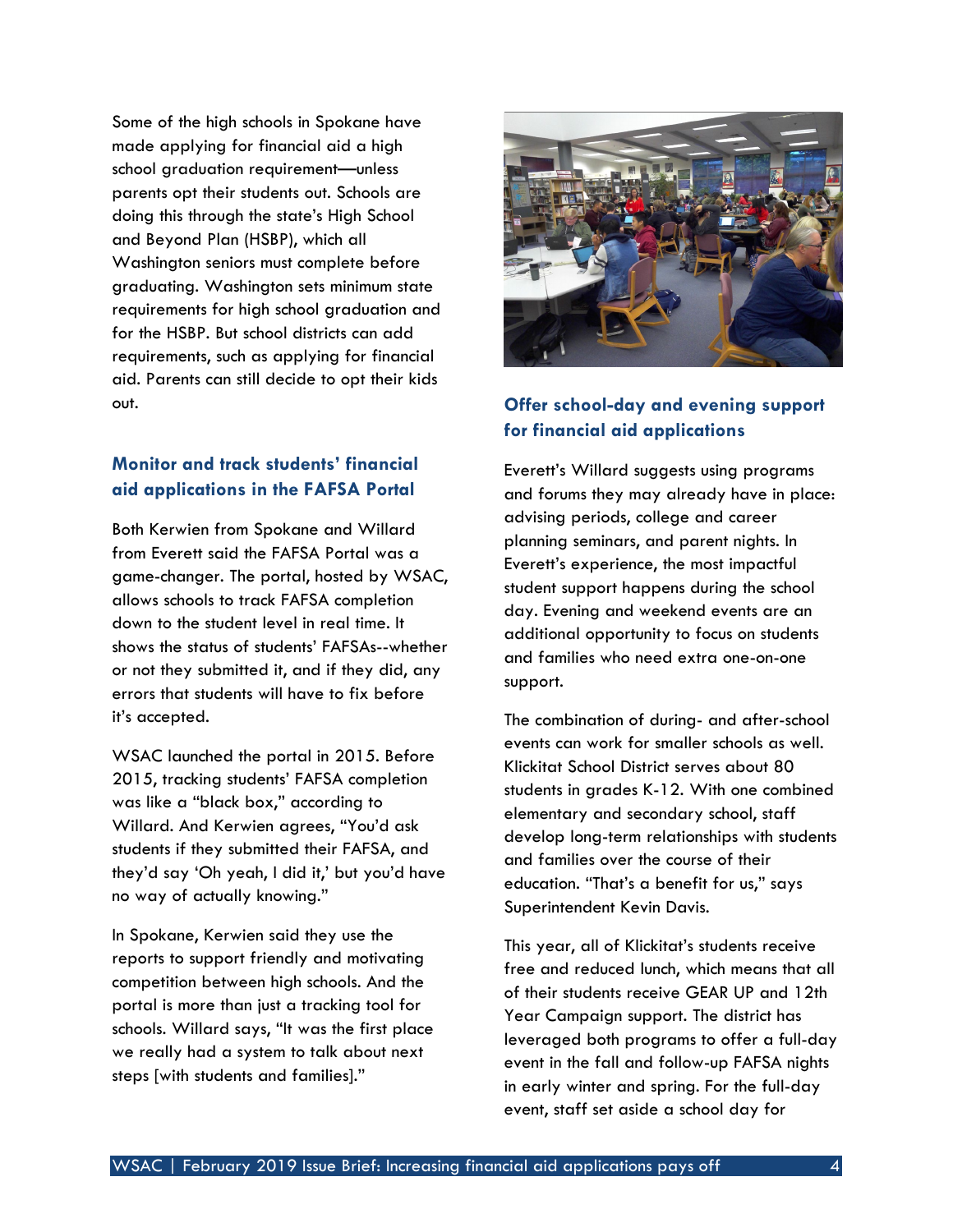seniors, invite parents, and provide breakfast and lunch. The event often goes into the evening, as staff put in extra time to make sure each student and family leaves with a plan to complete the financial aid application.

## **Mythbusting: Financial aid is for technical, two-, and four-year schools**

The other benefit to the tight-knit community of a small school is consistent messaging. As early as kindergarten, Klickitat's staff start talking about careers and postsecondary education with students and families. From the beginning, staff make it clear that financial aid is for almost all postsecondary pathways: technical, two-year, and fouryear schools. The current senior class has heard this message since 4th grade.

Klickitat reinforces this message with tangible experiences. In middle school, students begin job shadowing. Over the years, Davis and his staff have developed relationships with a variety of employers including the nearby Bonneville Dam, Public Utility District, regional radio stations, local medical providers, and the military. Through job shadowing, students get exposure to jobs in engineering, health care, and more. They



also learn what kind of education and training they'll need to do those jobs. Everything they learn goes in their High School and Beyond Plan (HSBP).

*"Everyone leaves here with a plan [HSBP]," says Davis. "There's nowhere to hide here—you can't hide in a class of 10 students."* 

*—Kevin Davis, Klickitat School District*

The program seems to be effective--between 2011 and 2018, close to half of Klickitat's graduates enrolled in postsecondary education. This is an impressive rate for a district that often serves a population entirely made up of students who are eligible for free and reduced lunch.

Consistent messaging is harder to coordinate in a larger district, like Spokane, which serves almost 30,000 students. In 2015, the district launched its  $\underline{T-2-4}$  initiative, a districtwide goal of "Preparing students to successfully complete some form of higher education: technical, 2-year or 4-year." According to Kerwien, T-2-4 has been the organizing framework for Spokane Public Schools' efforts to increase FAFSA completion. The district started with teachers, emphasizing the message that multiple valid pathways exist after high school--not just four-year college degrees. Because of T-2- 4, staff are seeing a shift in conversations with students and families. They're doing less convincing, instead providing more support with how and when to complete financial aid applications.